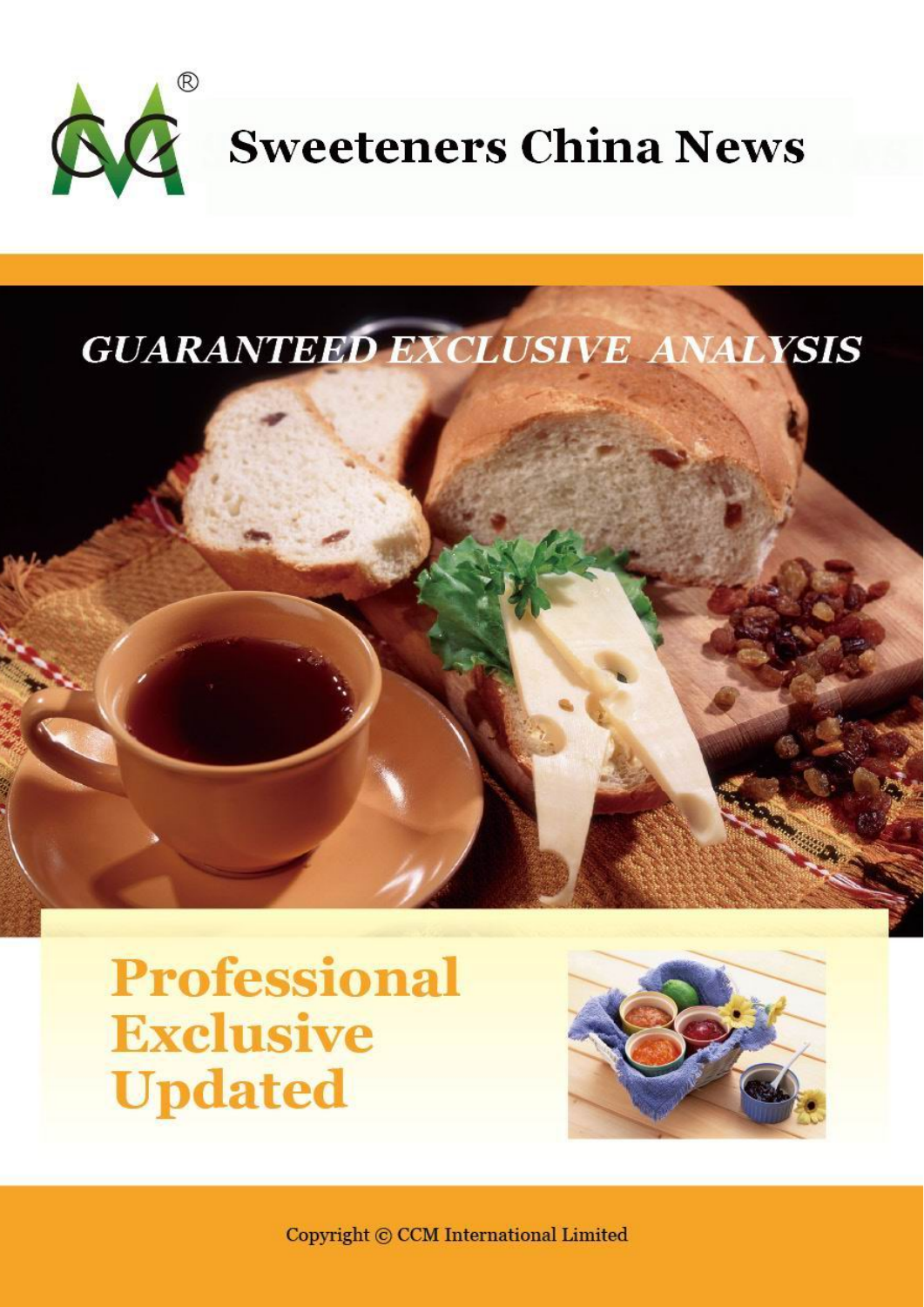# **China's sweetener market is promising!**

Sugar and sweeteners are mainly used in foods and beverages. As the most populous country in the world, China's food and beverage industry enjoys good development. It's predicted that China's total value of food and beverage in 2011 can reach USD37 billion, up 10% over 2010. Aided by the development of food and beverage market, sugar and sweeteners also enjoy rapid development in the past and will have a promising market in the future. Therefore, updating information about China's sugar & sweetener industry is highly necessary.

Sugar is the most traditional food additive in the foods and beverages. However, affected by the bad weather in China in 2010, domestic sugar supply is tight. Meanwhile, the inflation has driven up sugar price. According to China Sugar Association (CSA), in the extract season of 2009/2010, China's sugar yield (including cane sugar and beet sugar) is 10.74 million tonnes, down 18.69% over the last extract season of 2008/2009. At the same time, downstream demand for sugar is increasing. The output of biscuit, cake and juice enjoy year-on-year growth rates of 37.76%, 40.28% and 25.55% by October 2010 respectively, implying a rapid growth in sugar demand.

Though CSA estimated that sugar yield will reach 12.00 million tonnes in the extract season of 2010/2011, the supply gap will reach 2 million tonnes in 2011 as estimated by the association. Meanwhile, sugar price has reached USD1,123/t in April 2011 in Guangxi – a main sugar production area in China, up 38.5% over March 2010. Such a price hike exerts great pressure on downstream food and beverage processors.

As sugar substitutes, sweeteners' development can be boosted by the insufficient supply of sugar. Take high intensity sweeteners (HIS, an important class of sugar substitutes) as an example, there are nine kinds of commonly-used HIS in Asia Pacific Area (AP, an important HIS production area in the world, whose total output account for over 50% of the global total as estimated), including saccharin, cyclamate, acesulfame-K (Ace-K), stevia sweetener, aspartame, sucralose, glycyrrhizin, alitame and neotame. All of them are 30 times at least sweeter than sucrose and have lower unit sweetness price over sucrose. Besides, much less sweetener is required, thus the transportation cost can be reduced.

Therefore, downstream food and beverage processors can decrease their production costs if they use HIS, which is an important advantage for HIS, especially when China suffers inflation currently.

China is the biggest HIS production and consumption country in AP; the country produces about 80,844 tonnes of HIS in 2010, accounting for 71.51% of AP's total; while the market size and market value in China reach about 24,740 tonnes and USD136 million in 2009, accounting for 62.56% and 55.29% in AP respectively. Such figures also imply an export volume of HIS reaching 56,104 tonnes, mainly including 23,800 tonnes of cyclamate, 1,990 tonnes of acesulfame-K, 8,330 tonnes of aspartame, 2,441 tonnes of stevia sweetener, 219 tonnes of sucralose, 330 tonnes of glycyrrhizin, etc.

As an important HIS production, consumption and exporting country in the world, China has large influence on HIS industry in the world. Therefore, paying close intention to China's HIS industry is important.

**FIGURE 1:** Comparison of export volume of different kinds of HIS, 2009



*Source: CCM International* 

# Help you grasp key market trends and make right decisions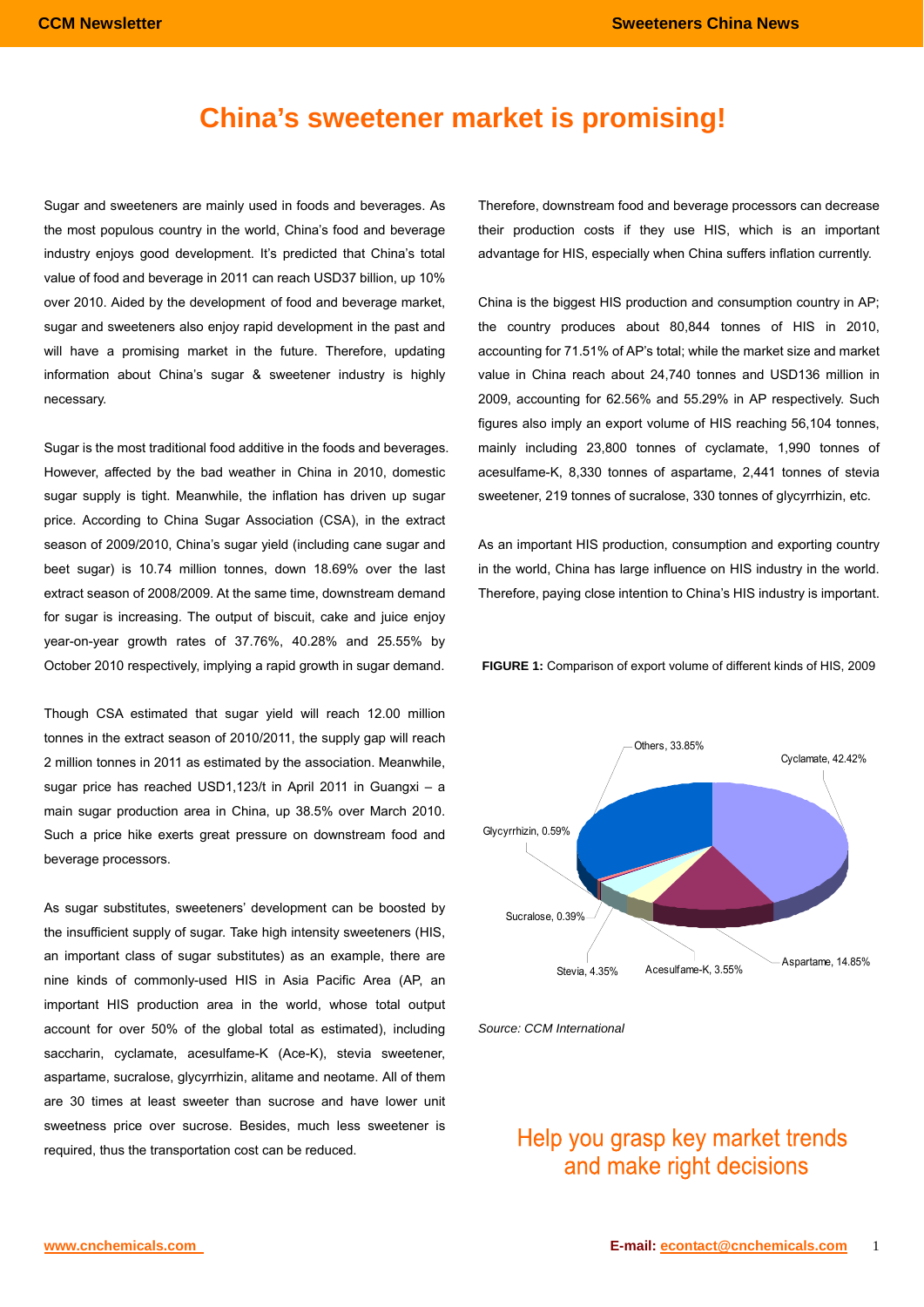Besides HIS, others kinds of sweeteners such as functional oligosaccharide and starch sugar are estimated to enjoy promising development in the future mainly thanks to increasing downstream demand.

Take fructooligosaccharide (FOS, a kind of functional oligosaccharide mainly made from cane sugar in China) as an example, FOS has been widely used in yogurt, milk beverage, milk formula, confectionery and ice cream, etc. in China. Though the development of FOS is restricted by insufficient supply of sugar, aided by the increasing market demand, total capacity of FOS reaches around 50,600t/a in 2010, with CAGR of 23.86% during the period of 2006 to 2010. However, in the past, China's processors mainly produced low-purity FOS (<55%) and the country mainly imported high-purity FOS. Attracted by high profit, China's processors such as JIangmen Quantum Hi-Tech and Baolingbao Biology begin to enter the high-purity segment in 2010, and they will become the main competitors for those multinational processors in China.

reaching 6,000-10,000 tonnes.

Therefore, China's sweetener market is promising, and focusing on the country's sweetener industry is a good way for China's and multinational processors to cooperate or compete with each other!

**Sweeteners China News** brings you the latest information on new market dynamics, company dynamics, new sweetener products and downstream consumption trend, new legislations and policies and raw material supply dynamics that are shaping the market.





#### *Source: CCM International*

Galactooligosaccharide (GOS) is another good example: China's GOS market is still in its infancy, but enjoys good development; total output of GOS reaches 1,829 tonnes in 2010 in China, with CAGR of 23.27% from 2006 to 2010, mostly used in premium infant formula. As Chinese consumers pay more attention to food safety after the 2008 melamine scandal, GOS is expected to enjoy rapid development over the next few years, with estimated sales volume

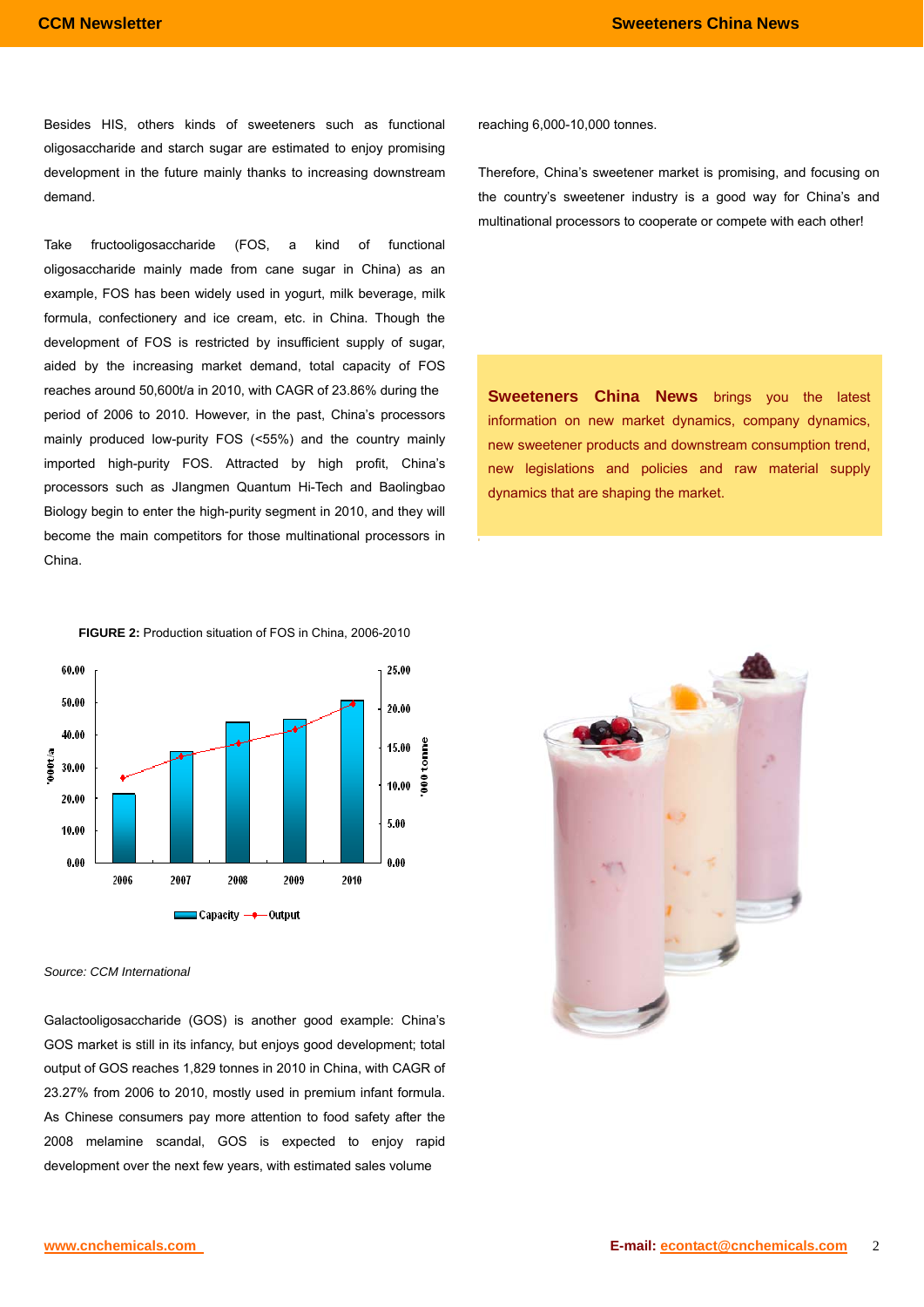#### 瞿 **Market Dynamics**

Reporting the situations such as supply & demand, new products, recent investment, large projects, policy, and quality monitoring of Chinese sugar and sweetener market; analyzing the impacts or reasons, explaining how and why supply & demand of sweeteners will change, and forecasting the trends in the future.

- A latest event or news in sugar and sweetener market
- **Driving forces, including sugar and sweetener market's supply** and demand, consumption habit, growth pole, etc., and how they influence the event
- **Potential and current influence** of the event
- Companies' responses, actions and strategies or **associations' opinions** on the event
- **Market trend** in the future

#### $\frac{1}{2}$ **Price Update**

Providing the latest market price of sugar and important sweetener products every month in China or certain province or key company; figuring out factors behind the price fluctuations, including the dynamics of supply & demand, raw material's supply and price, and policies, etc.

- **Figures** showing price trends of sugar & sweeteners products in recent months, when it falls? When it rises? What is the degree of price drop or rise? *CCM will update the price every month and add it into figures and tables*
- **Analysis** of factors influencing price fluctuation and how the factors work.
- **Exclusive prediction** of price trend in the near future in China or in certain province of China.
- If necessary, price fluctuation of competing products will be provided.

#### **Consumption Trend & Competitiveness**   $\frac{1}{2}$

Covering the consumption situation and trend of sweeteners and the competition among them; analyzing how factors such as influence the market share of certain sweetener products.

- **Survey** on the consumption situation of sugar and sweetener industry in China and certain downstream industries such as confectionery industry.
- Analysis of the competition among sugar and sweetener

products in terms of price, brand, quality and consumption habit.

**Main Content** z **Comments z Comments** from related companies, associations and experts on the market trend of sugar and sweetener products.

#### **Company Dynamics**   $\ddot{}$

Covering the latest company dynamics, including company strategies, market expansion, business situation, marketing, cooperation, etc.

- **.** Introduction to updated news occurring in sugar and sweetener companies in China
- **Companies' strategies** to capture market share
- **Potential and current influence** on sweeteners
- **Responses** from other companies, experts and associations
- z **Companies' strategies** for the future

#### 辈 **Raw Material Supply**

Keeping track of latest situation of raw material supply and analyzing what the influencing factors are, and how they influence the development of sugar and sweetener industry.

- A new story of raw material
- **Driving forces** behind the story --- viewpoints of upstream processors
- How they affect the production of sugar and sweeteners? –opinions from relevant companies and associations
- **Trend of raw material supply** in the short-term future

#### 4 **Import & Export Analysis**

Providing latest information about import & export of sugar and sweeteners, including volume, price, and influencing factors.

- **•** Introduction to import & export situation
- **Influencing factors**—finding out and analyzing factors behind the situation, including supply & demand, policy, etc.
- **•** Feedback from consumers, wholesalers, retailers and **supermarkets**
- z **Analysis of the future trend of import & export**

# **Gain latest business news,** be informed of company dynamics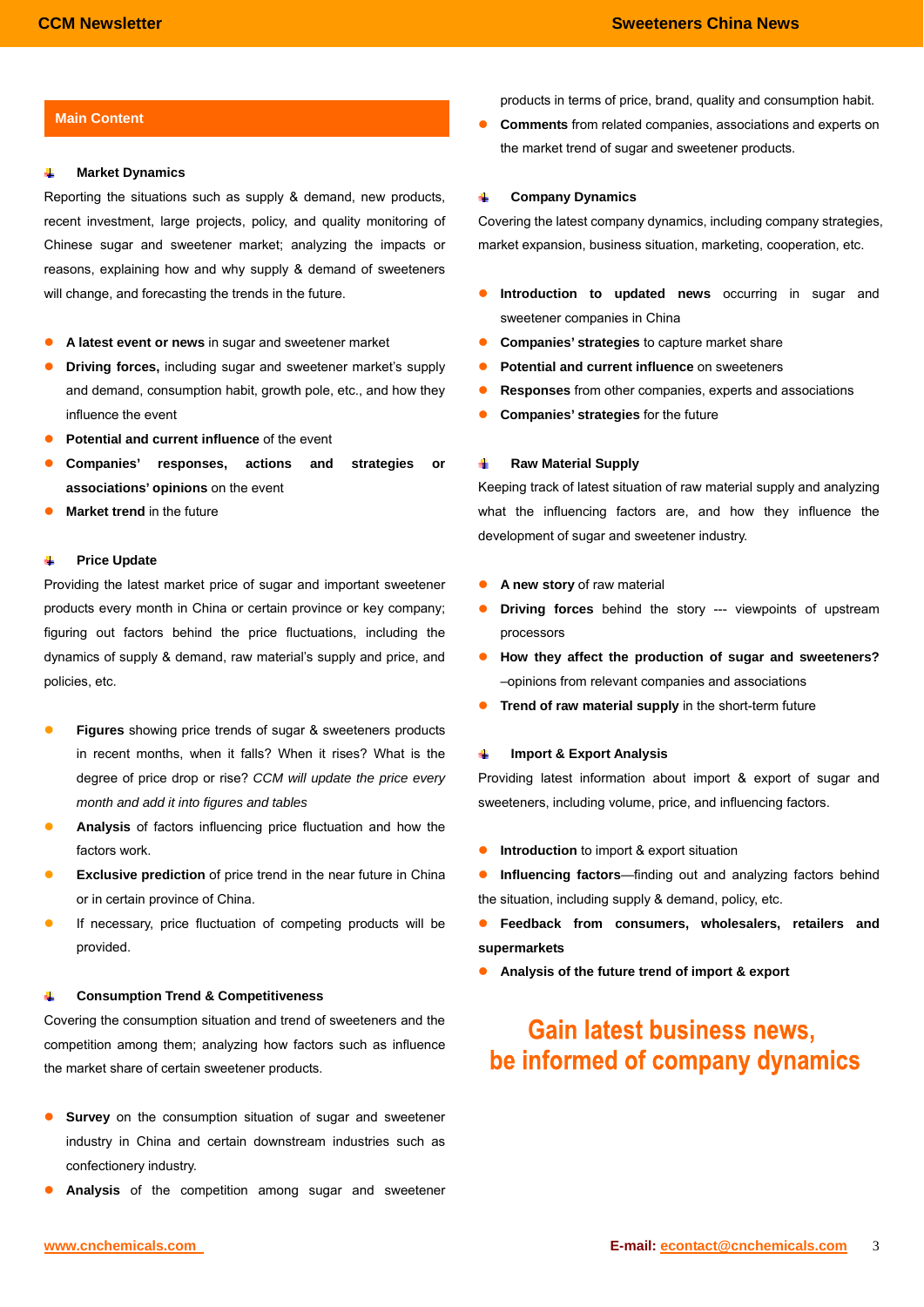## **What is the scope? Why to subscribe?**

- ¾ **Raw materials** including cane sugar and beet sugar, starch sugar and others, etc.
- ¾ **High intensity sweeteners** mainly including saccharin, cyclamate, acesulfame-K (Ace-K), stevia sweetener, aspartame, sucralose, glycyrrhizin, alitame and neotame
- ¾ **Sugar alcohols** including erythritol, D-mannitol, sorbitol, maltitol, xylitol and lactitol
- ¾ **Functional oligosaccharide** mainly including isomalto-oligosaccharide, fructo oligosaccharide, xylo-oligosaccharide and galacto-oligosaccharide, etc.
- **Starch sugar** mainly including maltose, glucose, high fructose corn syrup, etc.
- **Other sweeteners** such as isomaltulose
- ¾ **Downstream food and beverage industry** such as dairy products, biscuit and confection

Help you better understand

- To grasp updated market dynamics and trends, and know how your business can be involved
- $\triangleright$  To gain the latest information of supply, demand and sales of various sugar and sweetener products in China to enlarge your business
- ¾ To analyze the impacts of new governmental policies and legislations; to win the competition and minimize investment risks
- $\triangleright$  To know the intelligence of enterprises in China for seeking partners
- To keep track of your competitors' actions in China and win the competition
- $\triangleright$  To pay close attention to consumers' taste, etc. for developing new products

## **Who needs to subscribe?**

- ¾ **Sugar and sweetener manufacturers** looking forward to entering Chinese sugar and sweetener market or producing sugar and sweeteners products permitted to be used in China
- ¾ **Investors** planning to invest in Chinese sugar and sweetener industry
- analysts and consultants trying to gain insight into the world's and **follow** governmental policies in time is and consultants trying to gain insight into the world's fast-growing market of sugar and sweetener products ¾ **Raw material suppliers**
	- ¾ **Sugar and sweetener trading companies** targeting Chinese sugar and sweetener market
	- ¾ **Distributors** wishing to keep up with the trend of China's sugar and sweetener market
	- **Equipment suppliers** targeting China with high-quality production and processing machinery and lines, and testing and quality control systems
	- ¾ **Research institutes** expecting to know the market development of sweeteners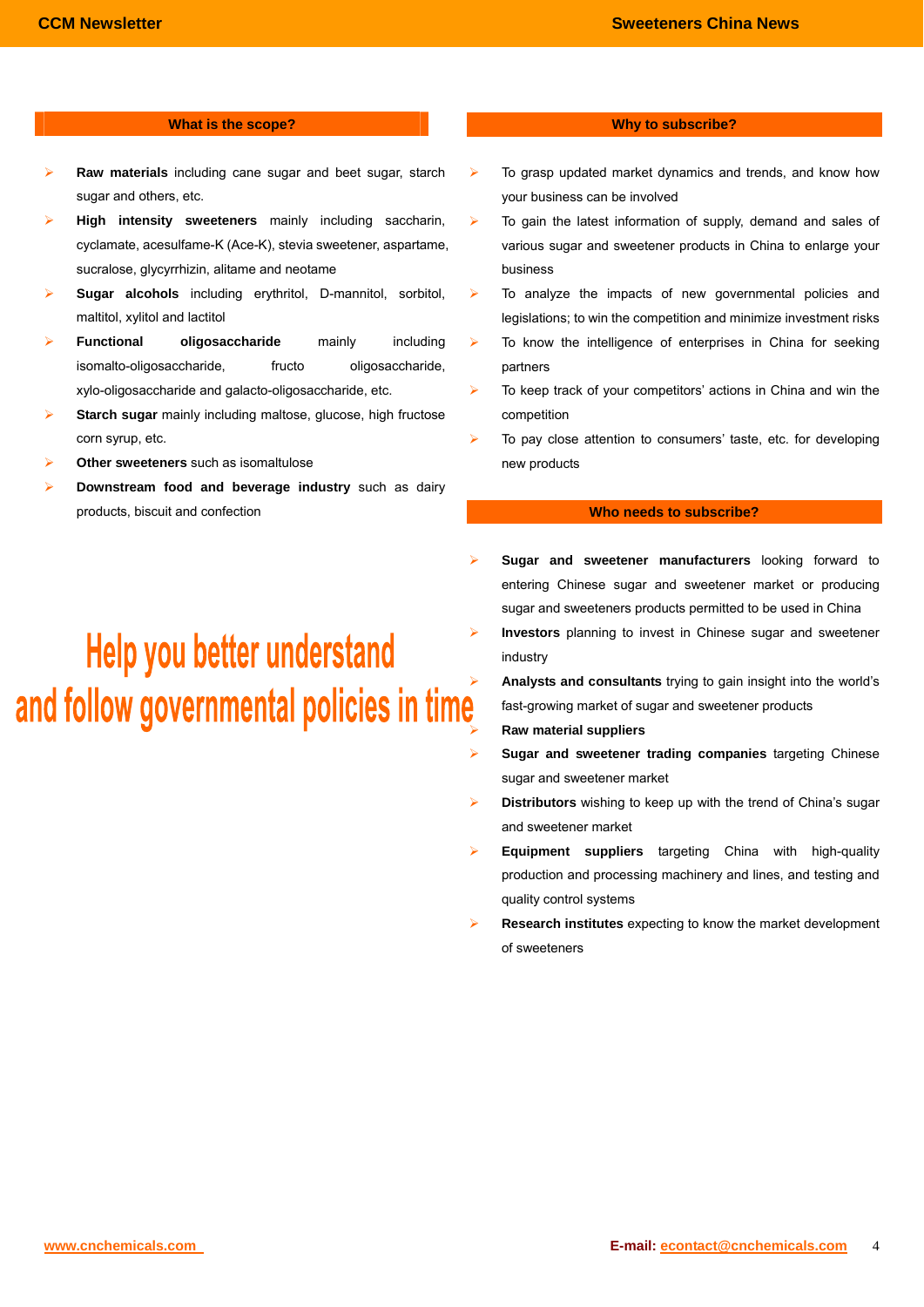#### **Telephone interview**

Calling production bases, producers, traders, distributors, end-users, associations, and government, etc. to gain first-hand information;

Establishing long-term cooperative relationships with relevant domestic companies, including producers, traders, end users, etc. CCM would provide them free advertisement or free intelligence, and they offer the latest information on prices and company strategies in return.

## ¾ **Face-to-face interview (site visit)**

Carrying out face-to-face interviews with experts; taking down the content and make in-depth analysis & comment. Before the interview, CCM would clearly line up the topics. Introduction to the development of a well-known enterprise is also available. CCM can establish friendly relations through interviews with experts and establish long-term cooperation relationship.

## ¾ **Database**

Purchasing data on production and consumption, import and export for the past five years from CIQ, associations and other organizations to create a database about the prices of sugar and sweetener products.

## ¾ **Internet**

Registering to be a member of those authoritative, professional and well-known websites, to obtain the information available to members only.

Using internet resources to discover new sugar and sweetener products, updated company dynamics, latest events, new policies and so on.

### **Expert consulting**

Establishing long-term friendly relationships with experts in the industry via payment or information exchanges, and they would termly send stories to CCM.

#### ¾ **Exhibition**

Attending some exhibitions to obtain updated information on new line openings, new technologies, new equipment launches, new company development and so on.

### ¾ **Investigation**

Making investigations into some companies; analyzing the trends of production and consumption.

# Help you seize the thoughts and likes of consumers

# **Methodology Mathodology What will you have?**

- $\triangleright$  PDF newsletter delivered monthly
- $\geq$  12 months per subscription period
- ¾ Professional solutions to query related to China's sugar and sweetener products.
- $\blacktriangleright$  Guaranteed breaking news

## **Breaking News guaranteed**

 **CCM** guarantees to beat the trade press with every story, or your money back.

## **Fast and convenient**

**Sweeteners China News** is sent to you as a PDF document by email, ensuring that you can receive each issue as soon as it's published.

## **Major newsletters from CCM**

- ¾ Industrial Biotechnologies China News
- ¾ Corn Products China News
- ▶ Crop Protection China News
- ¾ Insecticides China News
- $\triangleright$  Fungicides China News
- ¾ Herbicides China News
- $\triangleright$  Glyphosate China Monthly Report
- $\triangleright$  Seeds China News
- ¾ Titanium Dioxide China Monthly Report